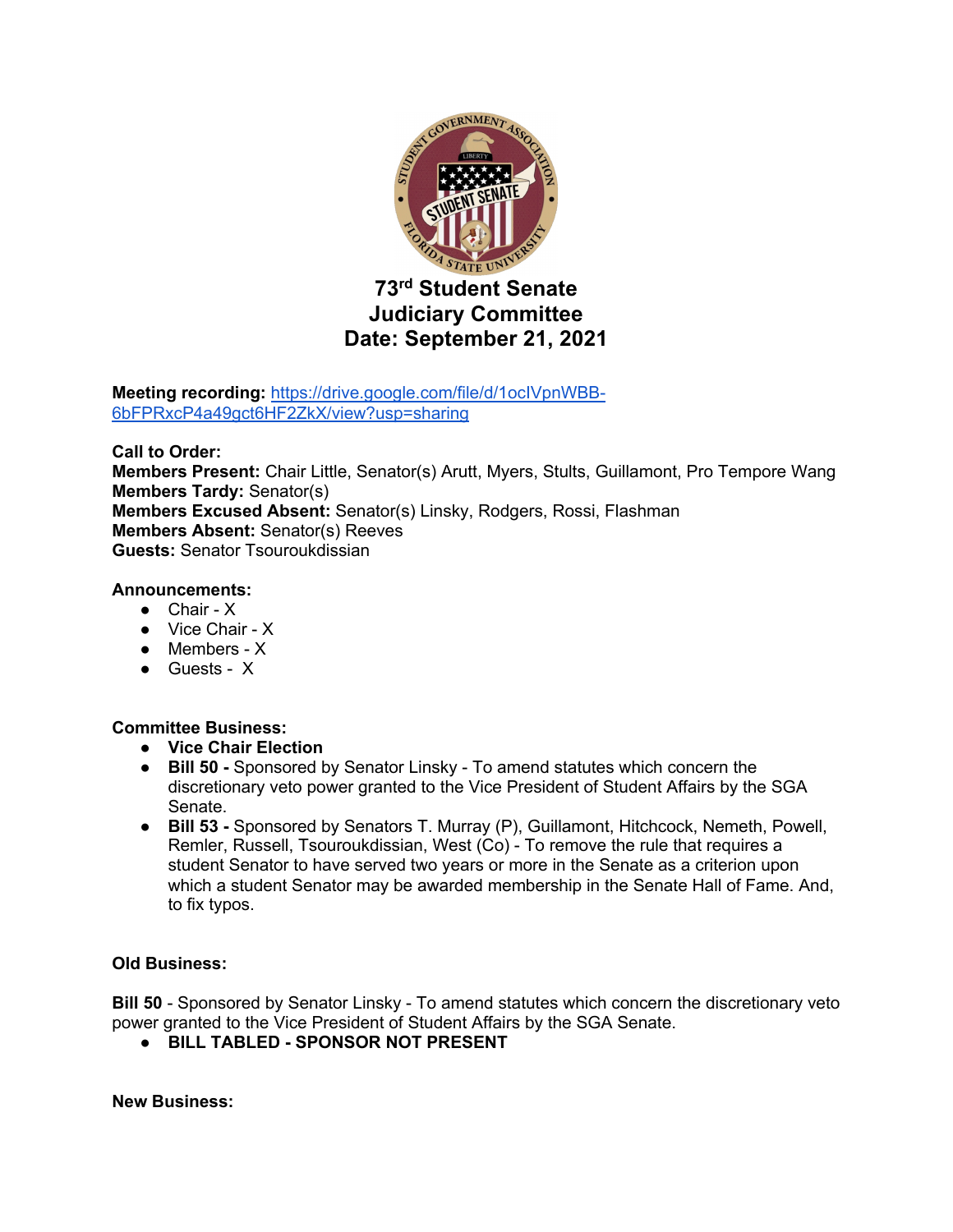**Vice Chair Elections**

- **Myers moves to open the floor for nominations, Arutt seconds**
- **Myers nominates Guillamont, Arutt seconds; Guillamont accepts**
- **Myers moves to close the floor for nominations, Arutt seconds**
- RESULT:
	- **New Vice Chair: Guillamont**

**Bill 53 -** Sponsored by Senators T. Murray (P), Guillamont, Hitchcock, Nemeth, Powell, Remler, Russell, Tsouroukdissian, West (Co) - To remove the rule that requires a student Senator to have served two years or more in the Senate as a criterion upon which a student Senator may be awarded membership in the Senate Hall of Fame. And, to fix typos.

- Opening Statement:
	- Murray thanks chair little, congratulates vice chair Guillamont
	- Senators deserve to be in SHF, have done extreme amounts of work that merit their induction, but cannot be inducted due to current statutes.
	- Some of the best senators are being kept from being inducted into the SHF due to this.
	- Comments that Senators should be remembered for work done in Senate, not amount of time spent in it.
- Technical non-debatable:
	- X: Pro-tempore Wang: Why did you remove any time frame?
		- Murray: Not necessary
	- Senator Myers: Would removing time frame completely swamp applications into SHF?
		- Murray: Not necessarily, the idea of removing the time frame completely was created by former Senator Hitchcock, and I personally don't see an issue with it.
- **Myers moves to enter roundtable, Arutt seconds**
- Round table:
	- Myers moves to amend resolution to alter requirement from 2 years to 1 year.
		- Wang seconds
		- Myers retracts amendment
	- Myers moves to amend resolution to alter requirement from 2 years to 1 year (one full calendar year)
		- Senator Arutt seconds
		- Murray comments that a full calendar year can inhibit a senator who serves a full term but not one full calendar year from being inducted.
			- Sponsor Murray does not find sponsor friendly.
		- Myers withdraws amendment
	- Myers moves to amend resolution to :
		- 413.8.a.1c: Only Senators who have served one calendar year or one **full term or more in the Senate may be considered, but the length of the Senator's term, beyond one calendar year or one full term, shall not count for or against the nominee.**
		- Wang seconds
		- Murray finds it friendly

 $\circ$ 

- **Myers moves to call the question, Wang seconds**
- Closing: